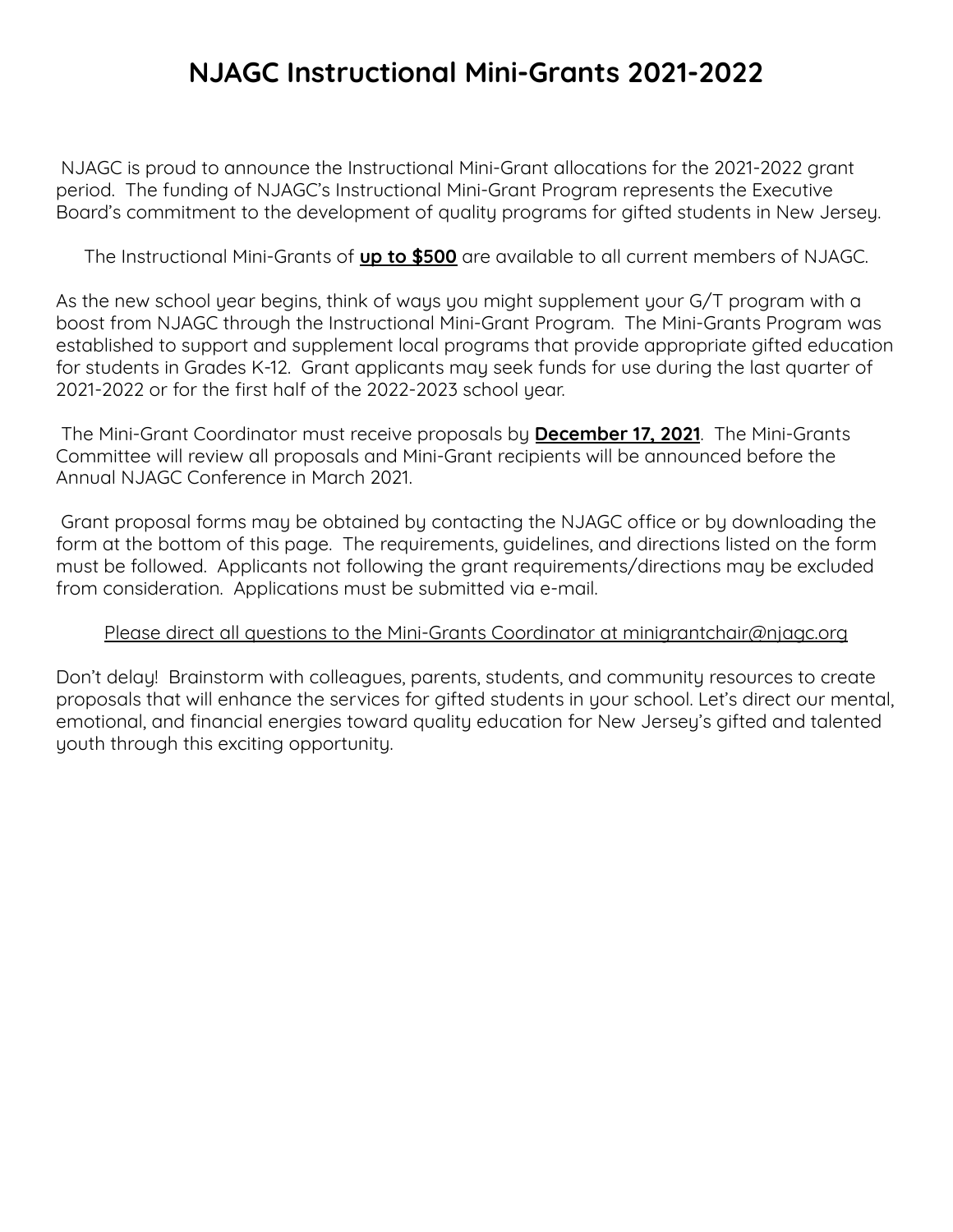# **NJAGC Instructional Mini-Grant Guidelines:**

- 1. All applicants must be current members of NJAGC. You can check your membership status on the mailing label of your Promise Newsletter.
- 2. Mini-Grant funds of up to \$500 are awarded exclusively for programs implemented in New Jersey that are designed for students who have been identified to receive gifted education services.
- 3. Only one mini-grant will be awarded per proposal even if more than one teacher submits his/her names on the proposal. One proposal may NOT be submitted in different segments. A mini-grant is for a proposal regardless of the number of teachers or schools a project might involve.
- 4. There are no limits on how many years an applicant can submit a proposal, but the submission cannot be for the same project that was funded in prior years, although a multi-year project with a new focus is acceptable.
- 5. Applicants may apply for and/or receive only one grant per funding year.
- 6. Proposals must be submitted on the NJAGC form which can be downloaded from the Award section of NJAGC's website [www.njagc.org.](http://www.njagc.org/) Forms can also be obtained by emailing [minigrantchair@njagc.org](mailto:minigrantchair@njagc.org)
- 7. Proposals must be used to fund programs that adhere to NJ Administrative Code as related to gifted education requirements, i.e., no after school programs. Please go to [www.njagc.org](http://www.njagc.org/) and download Administrative Code and FAQs to ensure adherence to state regulations.
- 8. Proposals must demonstrate quality and creative programs and innovative learning opportunities for gifted students. Grant funds may be used for materials and supplies. The proposal cannot be used to fund transportation.
- 9. Decisions of the grant review committee are final. No appeals will be accepted.
- 10. Grant recipients will be required to sign a publicity agreement and submit a final report that will give details on how to replicate the program in other schools. Recipients also agree to allow photos and grant descriptions to be posted on the NJAGC website. In addition to the final report, recipients are encouraged to make a presentation at the annual conference of NJAGC and/or write an article for NJAGC's Promise newsletter.
- 11. Recipients must submit a final expenditure report detailing how the funds were spent.
- 12. Deadline for grant submissions: December 17, 2021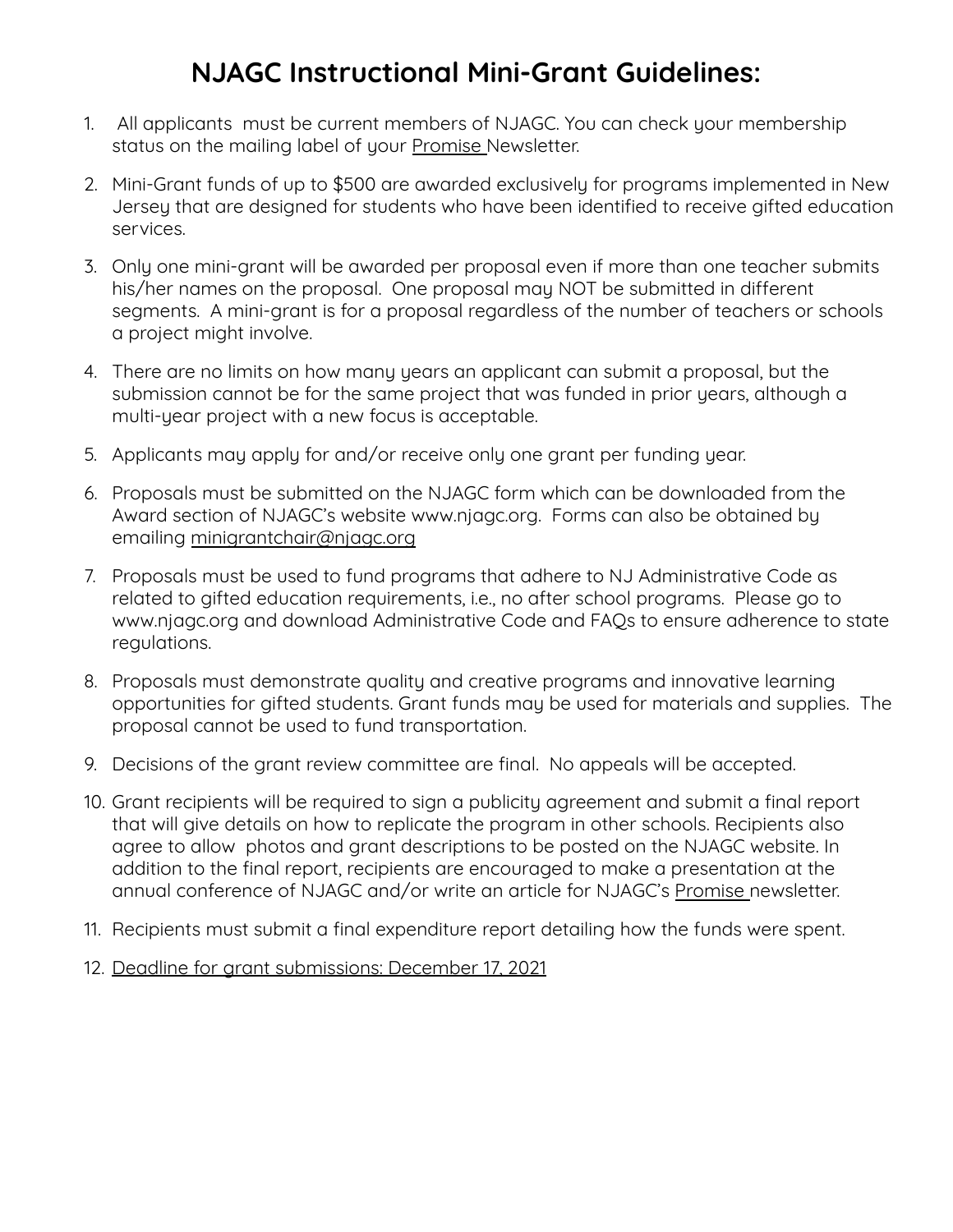# **NJAGC Instructional Mini-Grant Application Form Cover Sheet**

| <b>To the Applicant:</b> Please complete all items of this application using this form.<br>Please do not include your name or reference to your school or district on any page other<br>than this cover sheet. |
|----------------------------------------------------------------------------------------------------------------------------------------------------------------------------------------------------------------|
|                                                                                                                                                                                                                |
| Current Member: ____ Yes ____ No                                                                                                                                                                               |
|                                                                                                                                                                                                                |
| Brief Summary of Gifted Education Responsibilities and Background: _____________                                                                                                                               |
|                                                                                                                                                                                                                |
| <b>Mailing Addresses</b>                                                                                                                                                                                       |
|                                                                                                                                                                                                                |
|                                                                                                                                                                                                                |
|                                                                                                                                                                                                                |
|                                                                                                                                                                                                                |
|                                                                                                                                                                                                                |
|                                                                                                                                                                                                                |
|                                                                                                                                                                                                                |
|                                                                                                                                                                                                                |
|                                                                                                                                                                                                                |
| Grade(s) Targeted by Proposal:                                                                                                                                                                                 |
| ------------------------------<br>BRIEF Synopsis of Proposal (50 words or less): ________________________________                                                                                              |
|                                                                                                                                                                                                                |
|                                                                                                                                                                                                                |